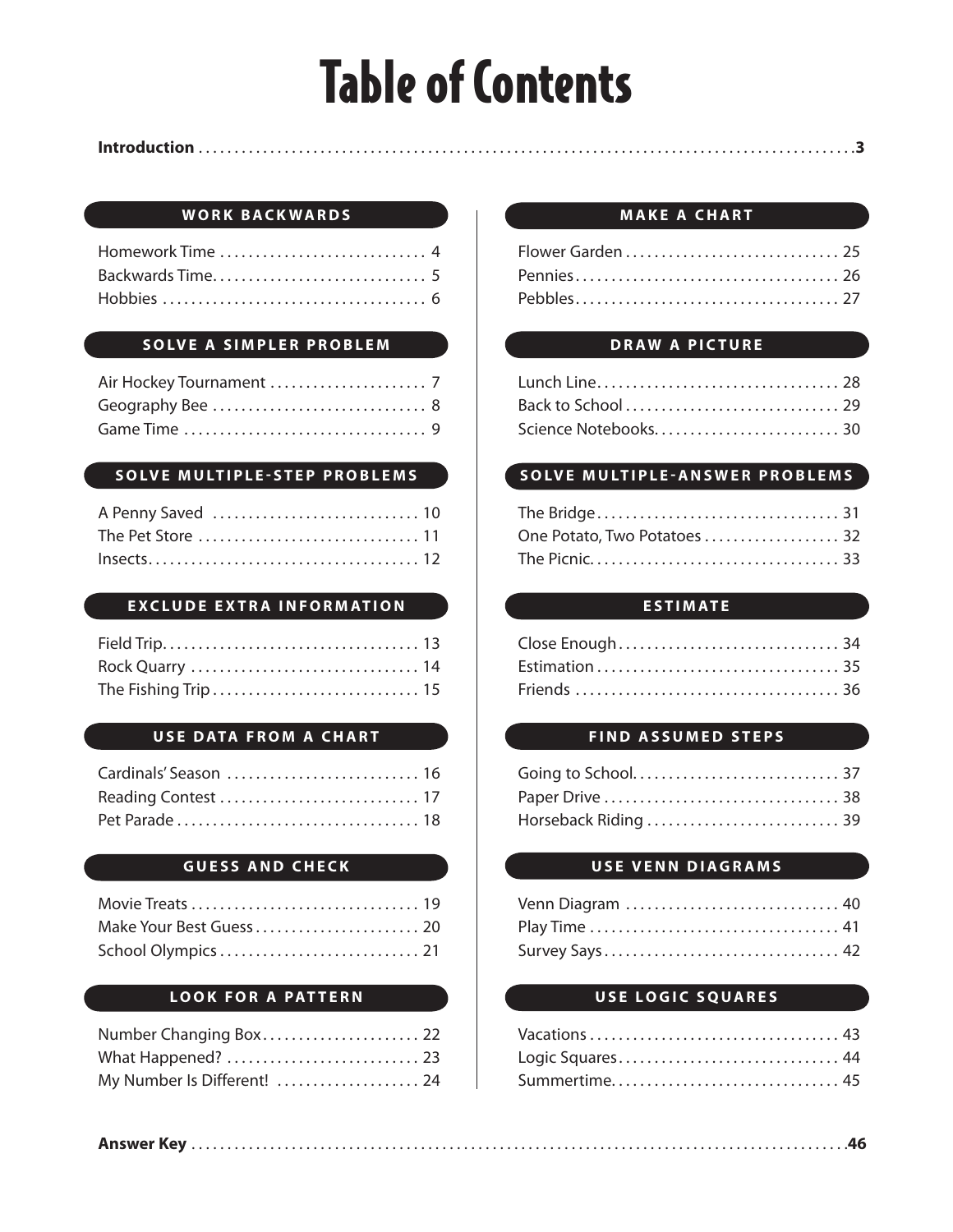# Introduction

pplying Problem-Solving Strategies 3-<br>contains dozens of ready-to-use<br>activity pages to provide students w<br>skill practice. The fun activities can b<br>used to supplement and enhance what you pplying Problem-Solving Strategies 3–4 contains dozens of ready-to-use activity pages to provide students with skill practice. The fun activities can be are already teaching in your classroom. Give an activity page to students as independent class work, or send the pages home as homework to reinforce skills taught in class. An answer key is provided at the end of the book for quick reference.

This book provides activities that will directly assist students in practicing strategies needed to solve word problems. The activities are

grouped in three-page sets that cover each problem-solving strategy. The first activity page of each set includes the subhead "Show Me the Way" because it demonstrates step-bystep for the student how to use the strategy. The remaining pages offer students a chance to practice using the strategy to solve similar problems. Please note that the problems in each section could be solved using multiple strategies.

Use these ready-to-go activities to "recharge" skill review and give students the power to succeed!

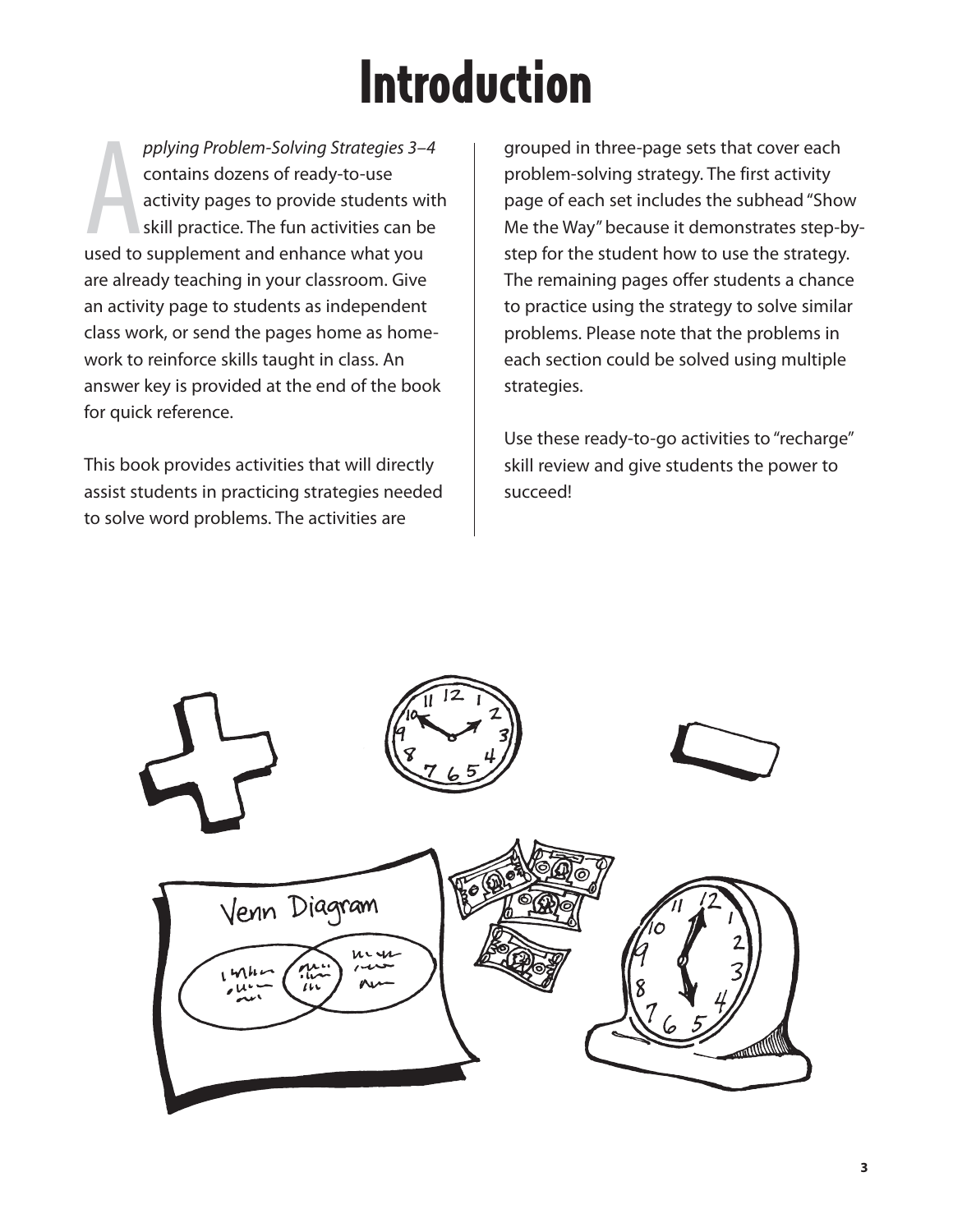## Homework Time

SHOW ME THE WAY TO WORK BACKWARDS

Before dinner, Cira did her homework. She spent 15 minutes practicing her spelling words. Right after that she spent twice as long completing her math homework. She finished at 4:50 p.m. What time did she start practicing her spelling words?

### **Strategic Steps**

**I** If you work backwards, you can easily find Cira's start time. She spent 15 minutes practicing her spelling and twice as long on her math homework. Using addition, double the time spent on spelling to find out how much time she spent on math homework.

15 minutes + 15 minutes = \_\_\_\_\_\_\_\_\_\_\_\_\_\_\_\_\_\_ (time spent on math homework)



**7** Then start at 4:50 p.m. Subtract the time she spent on math homework.



B Next, subtract 15 minutes from this new time to find out what time she started practicing her spelling words.

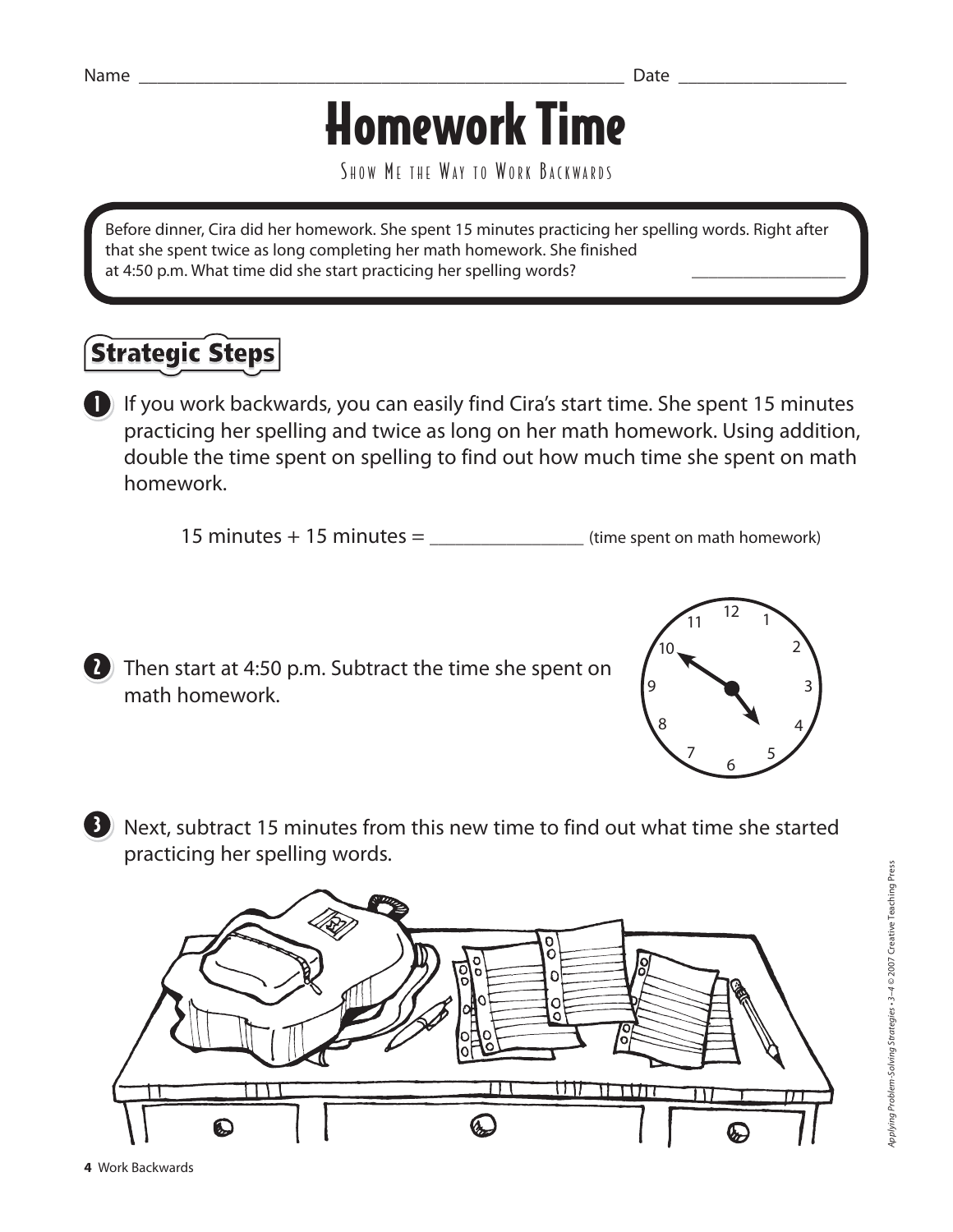## Backwards Time



**Hunter has several chores to do before he can go** swimming with his friend. Unloading the dishwasher and putting away the dishes takes 25 minutes. He can dust and vacuum the house in 40 minutes. Cleaning his room takes 15 minutes. If Hunter's friend picks him up at 11:00 a.m., what is the latest time he can start his chores?

**B** Arthur needs to arrive at school at 8:00 a.m. It takes him 10 minutes to shower, 5 minutes to get dressed, 15 minutes to eat breakfast, 5 minutes to finish getting ready and get his things together, and 10 minutes to walk to school. What time must he get up to arrive at school on time?



**O** Jenny wants to watch a movie on TV that starts at 7:00 p.m. First she has to clear the table, which takes 10 minutes, and spend the next 25 minutes finishing her homework. Then she reads to her sister for a half hour. What time does she have to start clearing the table so that she can watch the movie?

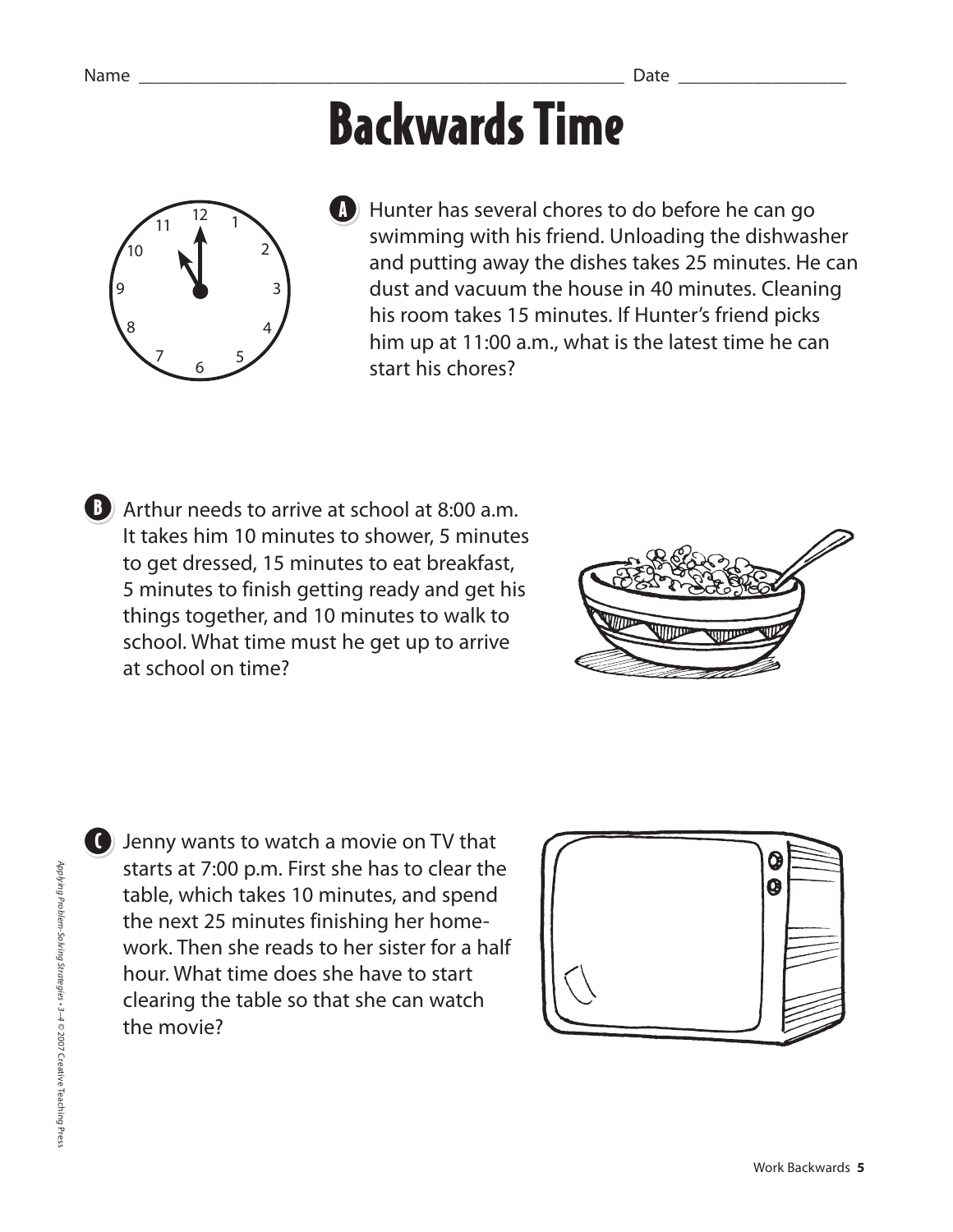# Hobbies

**J** Jasper made cookies to share with his friends. He put all of the cookies on a plate and passed it around. Johnny took 6 cookies, Brandy took half as many cookies as Johnny, Clarissa took 2 more than Brandy, and there were 3 cookies left. How many cookies did Jasper make?

 $\mathcal{L}_\text{max}$  and  $\mathcal{L}_\text{max}$  and  $\mathcal{L}_\text{max}$  and  $\mathcal{L}_\text{max}$ 





**B** Vanessa rode her bicycle from school to the library, from the library to the park, and then home. She rode a total of 9 miles. If it is 2 miles from the library to the park and 3 miles from the park to her house, how far is it from the school to the library?

 $\frac{1}{2}$  , and the set of  $\frac{1}{2}$  , and the set of  $\frac{1}{2}$ 

C Diamond loves to go to the library and goes once a week. The first week she checked out 5 books, the second week she checked out twice as many books, and the third week she checked out 7 books. If she checked out 26 books in January, how many books did she check out the last week?

\_\_\_\_\_\_\_\_\_\_\_\_\_\_\_\_\_\_

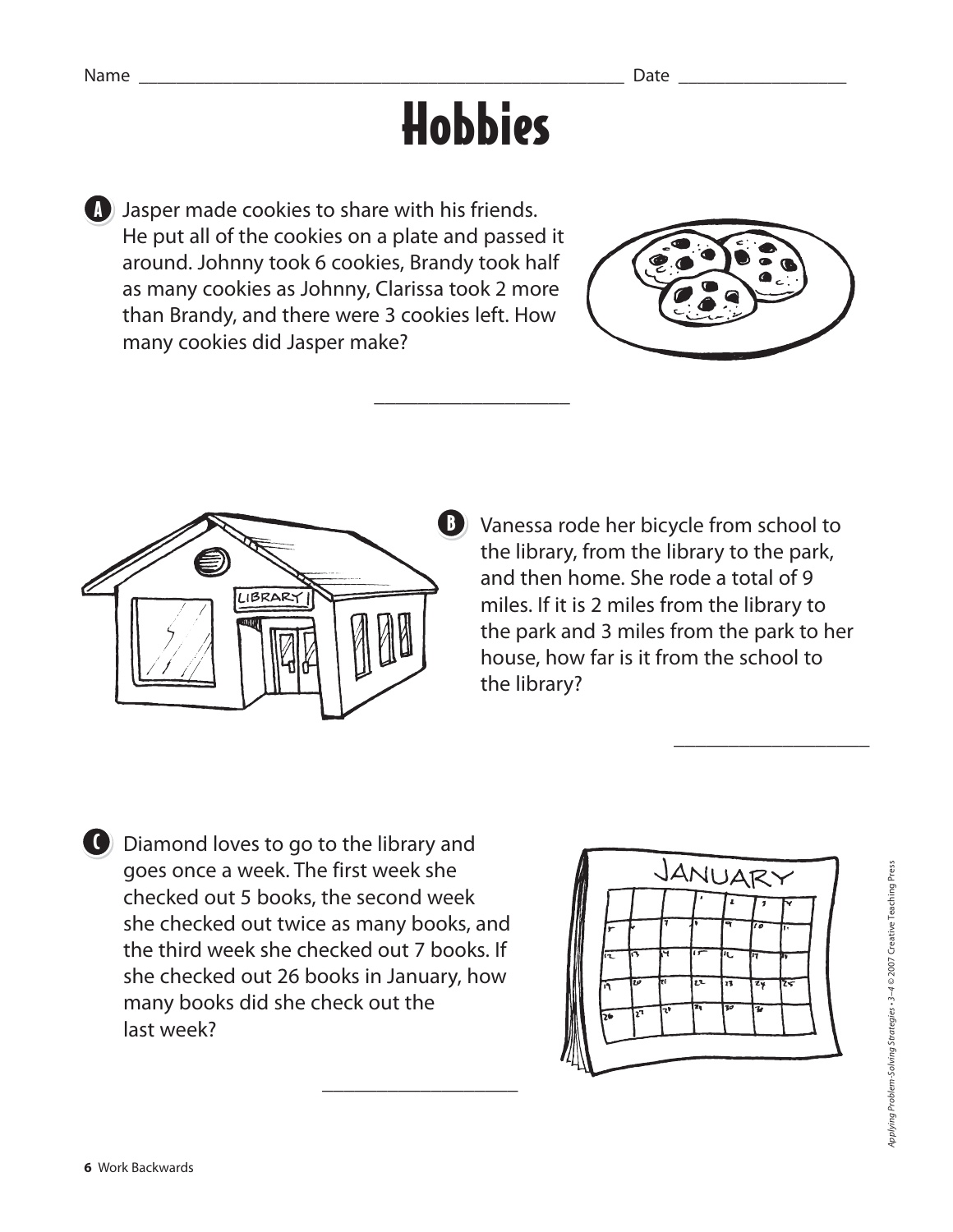$\overline{\phantom{a}}$  , which is a set of the set of the set of the set of the set of the set of the set of the set of the set of the set of the set of the set of the set of the set of the set of the set of the set of the set of th

# Air Hockey Tournament

SHOW ME THE WAY TO SOLVE A SIMPLER PROBLEM

Four players are participating in an air hockey tournament. Each of these players must play each other. How many games will be played?

### **Strategic Steps**

- Assign each of the 4 players a letter to make it easier, such as A, B, C, and D. Start with player A and match that player with all the other players.
- **7** Move on to the other players and continue listing all the new games each player will play. Remember not to list the same game twice. For example, A vs. B and B vs. A is the same game and should not be repeated.
- **Break this problem into several small steps.** Player A: A vs. A vs.  $A vs.$ Player **B**: B vs. \_\_\_\_\_\_\_\_\_\_\_\_\_\_\_\_\_  $B$  vs. Player **C**: C vs. \_\_\_\_\_\_\_\_\_\_\_\_\_\_\_\_\_

Player **D**: no new games

3 Once you have finished, count the number of games to find the total played during the tournament.





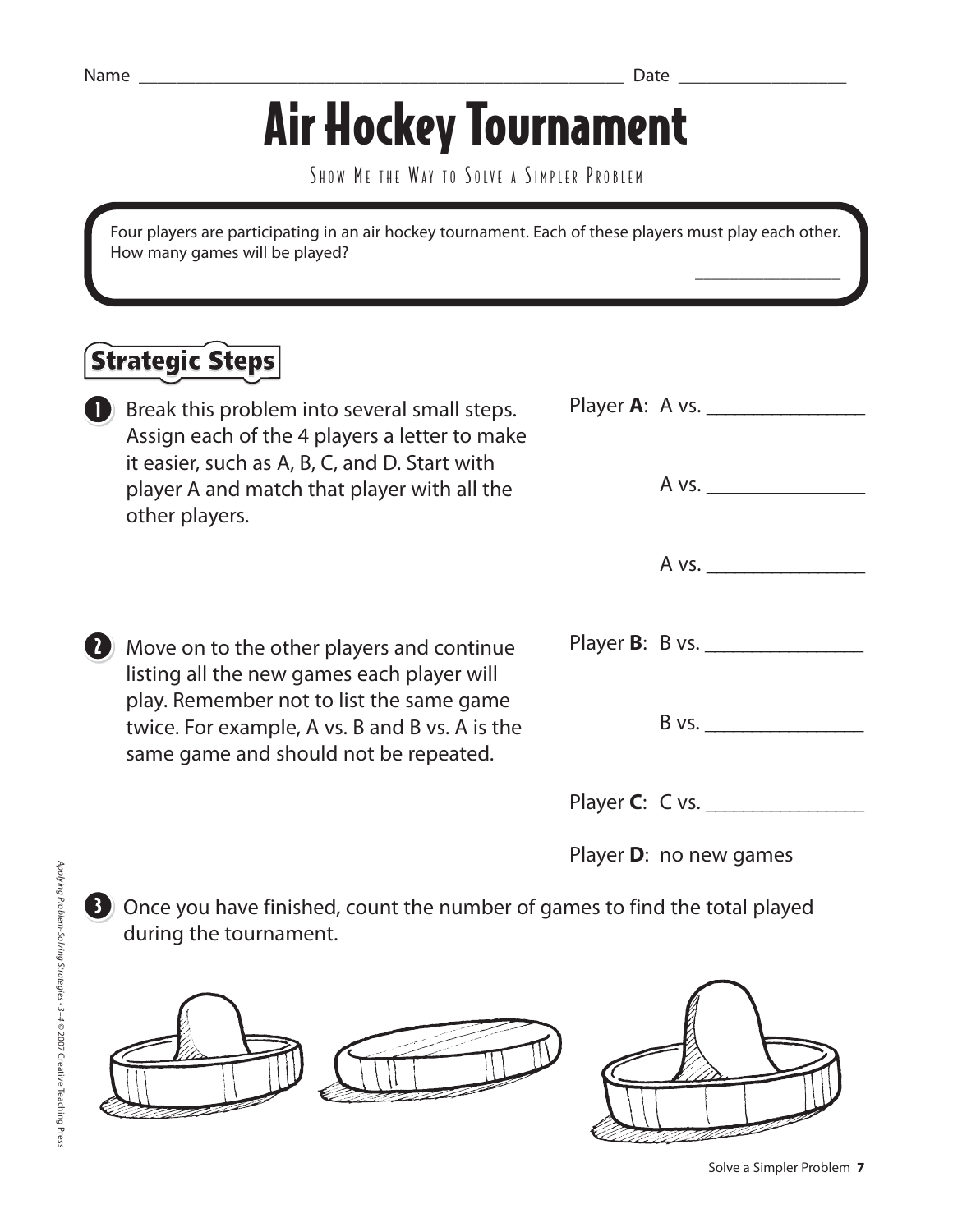## Geography Bee

Mrs. Postelle's class is having a geography bee. There are 6 finalists. The finalists will be paired with each of the other finalists to answer a different question. The other class members will write the questions.

How many questions will the class need to write? \_\_\_\_\_\_\_\_\_\_\_\_

Finalist **A**: \_\_\_\_\_\_\_\_\_\_\_\_ \_\_\_\_\_\_\_\_\_\_\_\_ \_\_\_\_\_\_\_\_\_\_\_\_ \_\_\_\_\_\_\_\_\_\_\_\_ \_\_\_\_\_\_\_\_\_\_\_\_

Finalist **B**: \_\_\_\_\_\_\_\_\_\_\_\_ \_\_\_\_\_\_\_\_\_\_\_\_ \_\_\_\_\_\_\_\_\_\_\_\_ \_\_\_\_\_\_\_\_\_\_\_\_

Finalist **C**: \_\_\_\_\_\_\_\_\_\_\_\_ \_\_\_\_\_\_\_\_\_\_\_\_ \_\_\_\_\_\_\_\_\_\_\_\_

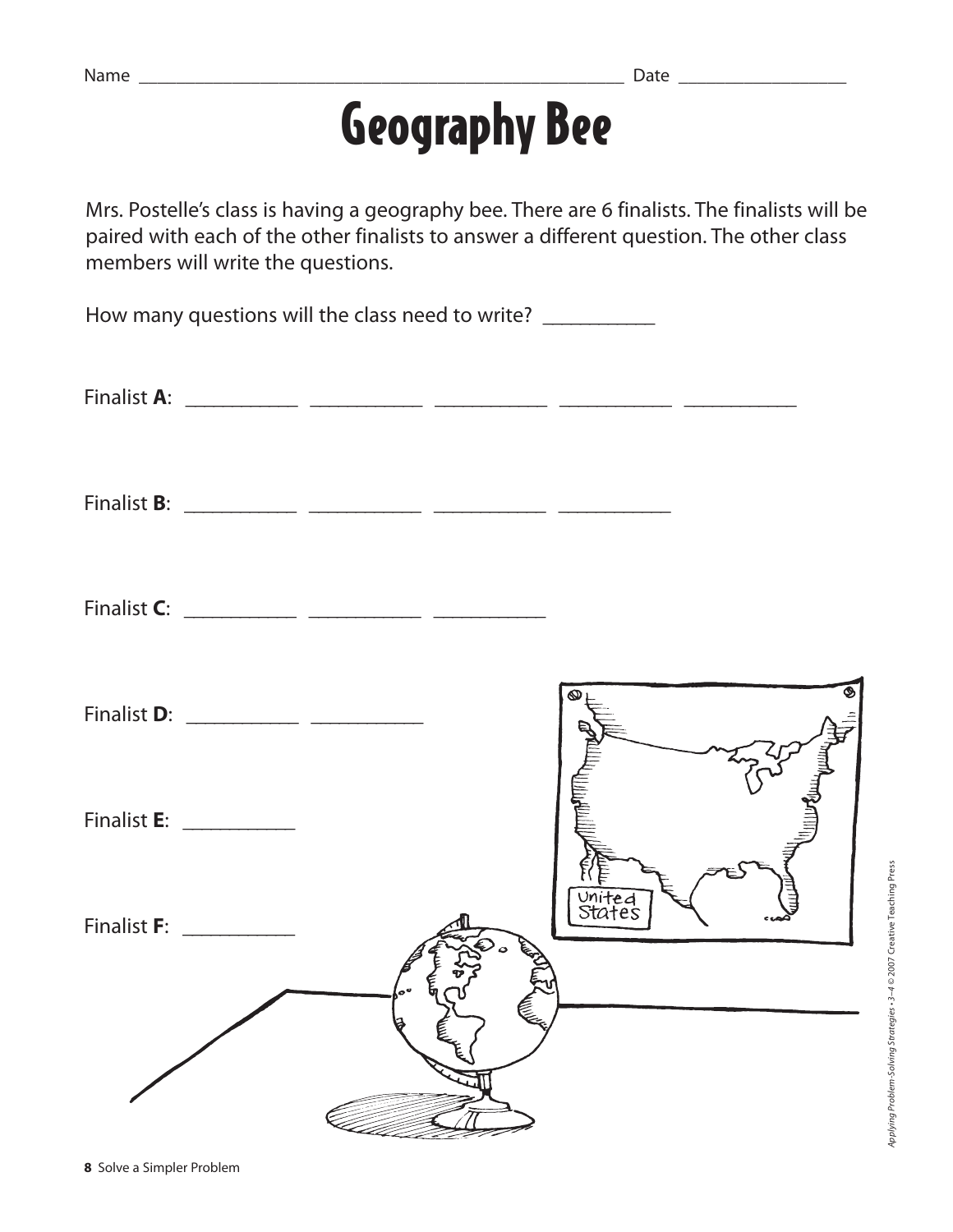## Game Time

Mrs. Colley's class is having a board game tournament. Eight students have signed up to play in the tournament. In each game, one student will be paired against another. The games will continue until every student has played each of the other seven students.

How many games will be played in the tournament? Player **A**: \_\_\_\_\_\_\_\_\_\_\_\_\_\_\_\_\_\_\_\_\_\_\_\_\_\_\_\_\_\_\_\_\_\_\_\_\_\_\_\_\_\_\_\_ \_\_\_\_\_\_\_\_\_\_\_\_\_\_\_\_\_\_\_\_\_\_\_\_\_\_\_\_\_\_\_\_\_\_\_\_\_\_\_\_\_\_\_\_ Player **B**: \_\_\_\_\_\_\_\_\_\_\_\_\_\_\_\_\_\_\_\_\_\_\_\_\_\_\_\_\_\_\_\_\_\_\_\_\_\_\_\_\_\_\_\_ Player **C**: \_\_\_\_\_\_\_\_\_\_\_\_\_\_\_\_\_\_\_\_\_\_\_\_\_\_\_\_\_\_\_\_\_\_\_\_\_\_\_\_\_\_\_\_ Player **D**: \_\_\_\_\_\_\_\_\_\_\_\_\_\_\_\_\_\_\_\_\_\_\_\_\_\_\_\_\_\_\_\_\_\_\_\_\_\_\_\_\_\_\_\_ Player **E**: \_\_\_\_\_\_\_\_\_\_\_\_\_\_\_\_\_\_\_\_\_\_\_\_\_\_\_\_\_\_\_\_\_\_\_\_\_\_\_\_\_\_\_\_ Player **F**: \_\_\_\_\_\_\_\_\_\_\_\_\_\_\_\_\_\_\_\_\_\_\_ Player **G**: \_\_\_\_\_\_\_\_\_\_\_\_\_\_\_\_\_\_\_\_\_\_\_ Player **H**: \_\_\_\_\_\_\_\_\_\_\_\_\_\_\_\_\_\_\_\_\_\_\_